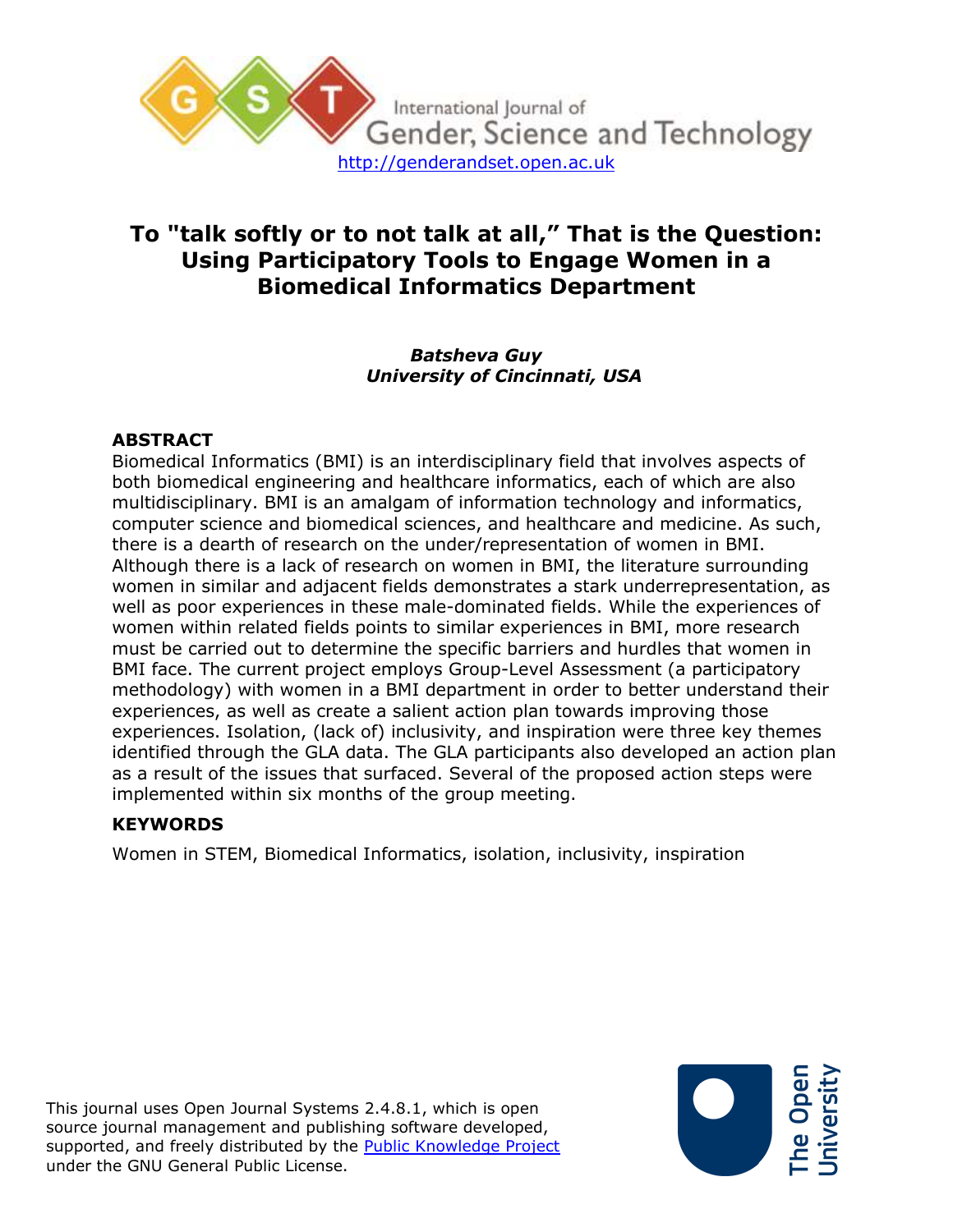# **To "talk softly or to not talk at all," That is the Question: Using Participatory Tools to Engage Women in a Biomedical Informatics Department**

# **INTRODUCTION**

The underrepresentation of women in Science, Technology, Engineering, and Mathematics (STEM) fields is present both in the workforce and in higher education in the United States. Men outnumber women in the number of full-time workers with science degrees, and in both undergraduate and graduate STEM programs (Iwasaki, 2015; Hill, Corbett, & St Rose, 2010). Furthermore, the number of women pursuing masters and doctoral degrees in STEM remains fewer than the number of men (National Science Foundation, 2015; Hill et al., 2010) due to the leaky STEM pipeline in academia (Cameron et al., 2016; Goulden et al., 2011). The need for a robust STEM workforce motivates the need to increase these numbers, and the low numbers of women seeking and completing science degrees can partially explain the underrepresentation of women in STEM careers (Espinosa, 2011; Ong et al., 2011).

According to Espinosa (2011), our society cannot solely focus on changing the numbers without justification. Namely, our intellectual capacity, and, therefore, our ability to innovate will improve through the incorporation of varied perspectives. Our economy can only expand by the inclusion of diverse perspectives, whether in STEM or otherwise (Ong et al., 2011). Women are proportionally underrepresented in STEM fields in both degrees earned and careers held (Iwasaki, 2015; Ong et al., 2011). It is detrimental that women are not fully represented in STEM, because diversity in person represents diversity in thought, which can propel scientific discoveries and lead to novel inventions and methods (McLeod et al., 1996). Incorporating inclusive practices with recruiting towards diversity leads to academic excellence and propels research forward (Stewart & Valian, 2018). There is an apparent need for a diverse STEM workforce, because varied, unique perspectives lead to solutions that apply to a breadth of populations and situations (Espinosa, 2011). According to Ong et al. (2011),

Failure to advance the education of women of color and move them into productive STEM careers represents a failure of the United States to maximize our own talent pool at a moment when we can ill afford it—socially, technologically, or economically (p. 173).

It is imperative that the STEM workforce reflects the population, because if it does not, the entire population cannot and will not be served. The current study seeks to understand the experiences of women studying and working in the field of Biomedical Informatics in order to better understand as well as improve their experiences in their department through a participatory research method.

Biomedical Informatics is unique in that it is an interdisciplinary field that involves aspects of both biomedical engineering and healthcare informatics, each of which is also multidisciplinary (Kane, & Brewer, 2007; Patel, Yoskowitz et al., 2009).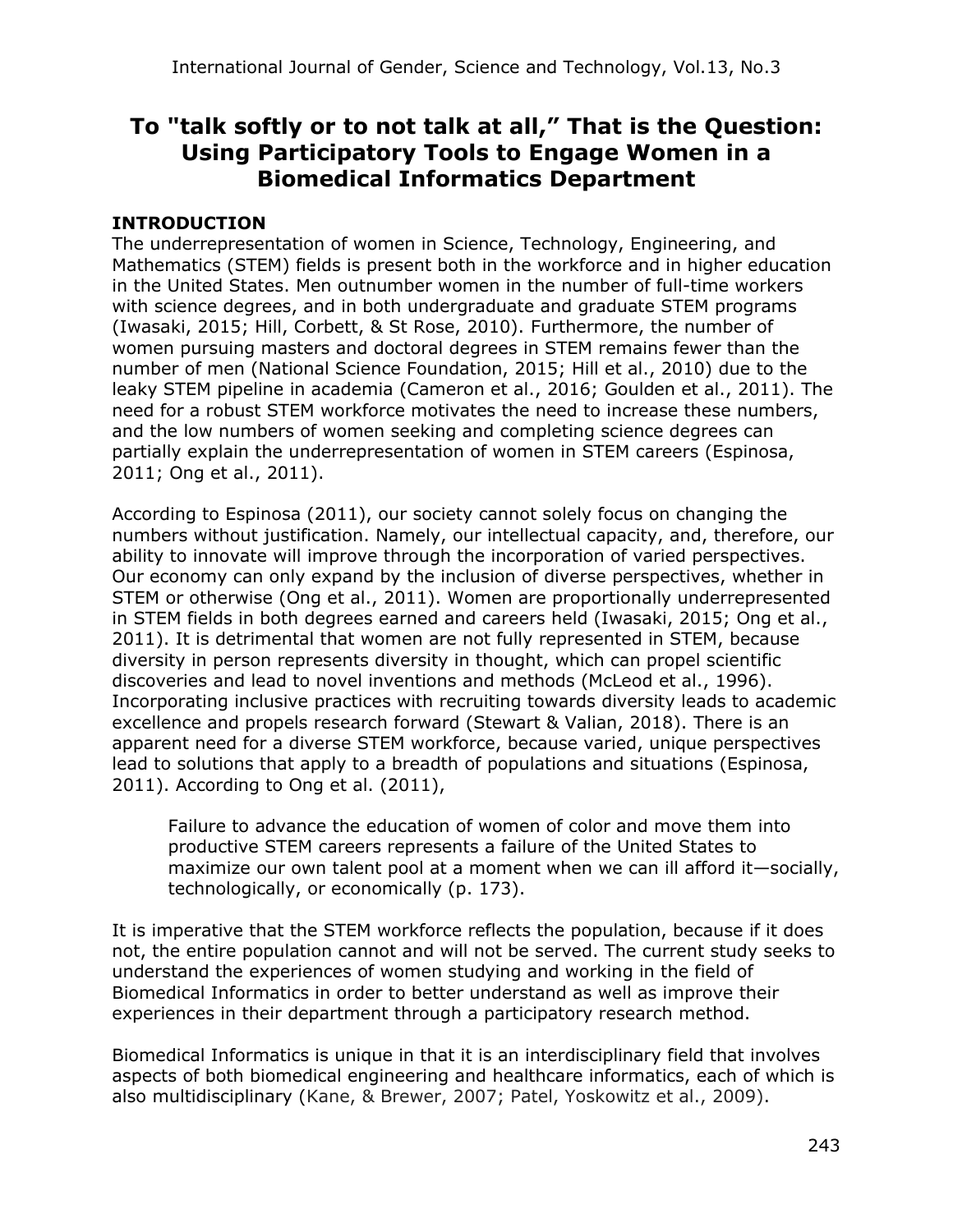Biomedical Informatics (BMI) is an amalgam of information technology and informatics, computer science and biomedical sciences, and healthcare and medicine which applies informatics principles to biological problems (Guy, 2020; Kulikowski et al., 2012; Luscombe et al., 2001). As such, there is a dearth of research on the under/representation of women in BMI, in part because it is a novel, interdisciplinary discipline. Therefore, exploring the underrepresentation of women in the fields that are combined within BMI is necessary to understand the unique position of women in the field.

Although there is a lack of research on women in BMI, the literature surrounding women in similar and adjacent fields demonstrates a stark underrepresentation as well as poor experiences in male-dominated fields. Women are frequently underrepresented in such careers as Informatics and computer science (the most closely related fields to BMI), (Schinzel, 2017). In informatics in particular, men greatly outnumber women, and this is increasing in information technology education (Wagner, 2016; Boschetto & Cortesi, 2009). Within computer science research, there is a prevalent gender gap between men and women in terms of research activity and publishing (Agarwal et al., 2016). In fact, the number of women represented in the computer sciences has historically been decreasing from 30.4% to 16.7% of women entering computer science programs from 1981 to 2008 (Marín et al., 2008).

Within another related field to BMI, engineering, there are a variety of barriers that women in engineering face which impede their success. These barriers include stereotyping threats, discrimination in the workforce, and unconscious bias (Cadaret et al., 2017; Mozahem et al., 2019; Strachan et al., 2018). In general, the biomedical sciences are 'friendlier' for women as compared to informatics, engineering, and the computing sciences, but barriers still exist. Balancing professional and family obligations is particularly difficult for women in the biomedical sciences, and barriers such as these impede the advancement of women in biomedical careers (Barfield et al., 2016; Thibault, 2016).

While the experiences of women within related fields points to similar experiences in BMI, more research must be carried out to determine the specific barriers and hurdles that women in BMI face. In order to fully capture the voices of women in BMI, the current study utilizes Group-Level Assessment, a participatory method which allows for all stakeholders' experiences to be taken into account. Group-Level Assessment allows groups to not only create but also to analyze data in a participatory setting, empowering participants and providing them with autonomy over the data and implementation/dissemination of said data (Vaughn & DeJonckheere, 2019). Group-Level Assessment has been implemented successfully in terms of creating and following through with action plans with elementary school students (Vaughn et al., 2011), STEM faculty (Guy, 2017), women of color in a psychology graduate program (Guy & Boards., 2019), undergraduate women in engineering (Arthur & Guy, 2020), as well as BMI graduate students and faculty (Guy, 2020). In the current project, Group-Level Assessment is employed with women in a BMI department in order to better understand their experiences, as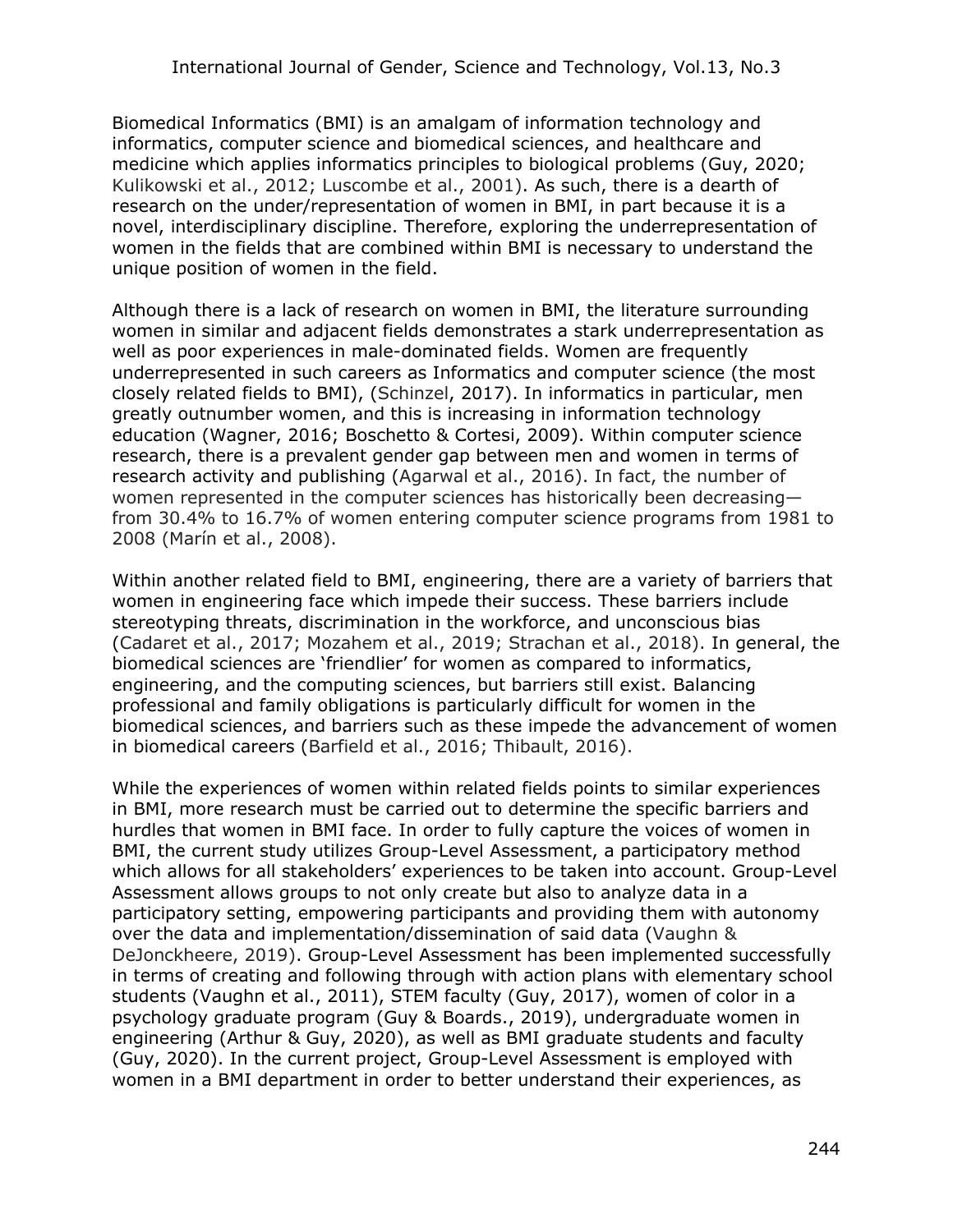well as to create a salient action plan towards improving those experiences in collaboration with the women.

#### **METHOD**

Data was collected via Group-Level Assessment at a Biomedical Informatics (BMI) department that is run through a large, Midwestern university in the USA, in collaboration with a children's hospital research facility. Participants of the Group-Level Assessment included women working in the department.

#### **Participants**

Research participants were recruited from a pool of all the women faculty, staff, and graduate students in the BMI department. As a whole, women make up less than 25% of the department, which consists of majority men. The 45-person pool included 34 staff members (part-time and full-time), three faculty members (including joint- and dual-appointment faculty members), and eight graduate students (i.e. any graduate student working under a BMI faculty member, both within and outside of the BMI graduate program). Participants were recruited via an email message describing the purpose and intent of the study, as well as expectations of participants. Lunch was provided during the data collection process as an incentive to participation. Out of the 45 women in the department, 15 volunteered to participate. Of the 15 women who participated, there were 11 staff members, one faculty member, and three graduate students. Although I am the lead researcher and project facilitator, I was also a BMI staff member at the time of this study. In order to maintain the research integrity and conduct an unbiased study, I was not a member of the participant pool and did not engage in the Group-Level Assessment as a participant, but as a facilitator (see Positionality Statement in Box 1).

### *Box 1: Positionality Statement*

I am personally invested in the current topic for two reasons: the first is through my past experiences as an undergraduate woman in STEM. As a woman in STEM, I faced several challenges that I felt could have been overcome by better action planning and leadership. As an undergraduate woman, I frequently felt intimidated by some of my male professors and feared approaching them. I was told time and time again not to pursue a graduate degree in STEM if I planned on getting married or having a family. These comments infuriated me, as I had a sinking feeling that this same advice was not being given to my male peers. I recall a defining moment in one of my chemistry labs, when a male lab partner assured me that he would do the work and I could just "sit there and look pretty." Although I did end up graduating with a STEM baccalaureate degree, I kept hearing this voice in my head that told me I was not good enough.

The second reason for my investment in this study was my role in the BMI department. At the time I conducted this study, I was working full-time for the BMI department as a staff member. While I have since left BMI, I am still a fulltime staff member at the university, working in faculty development. My role at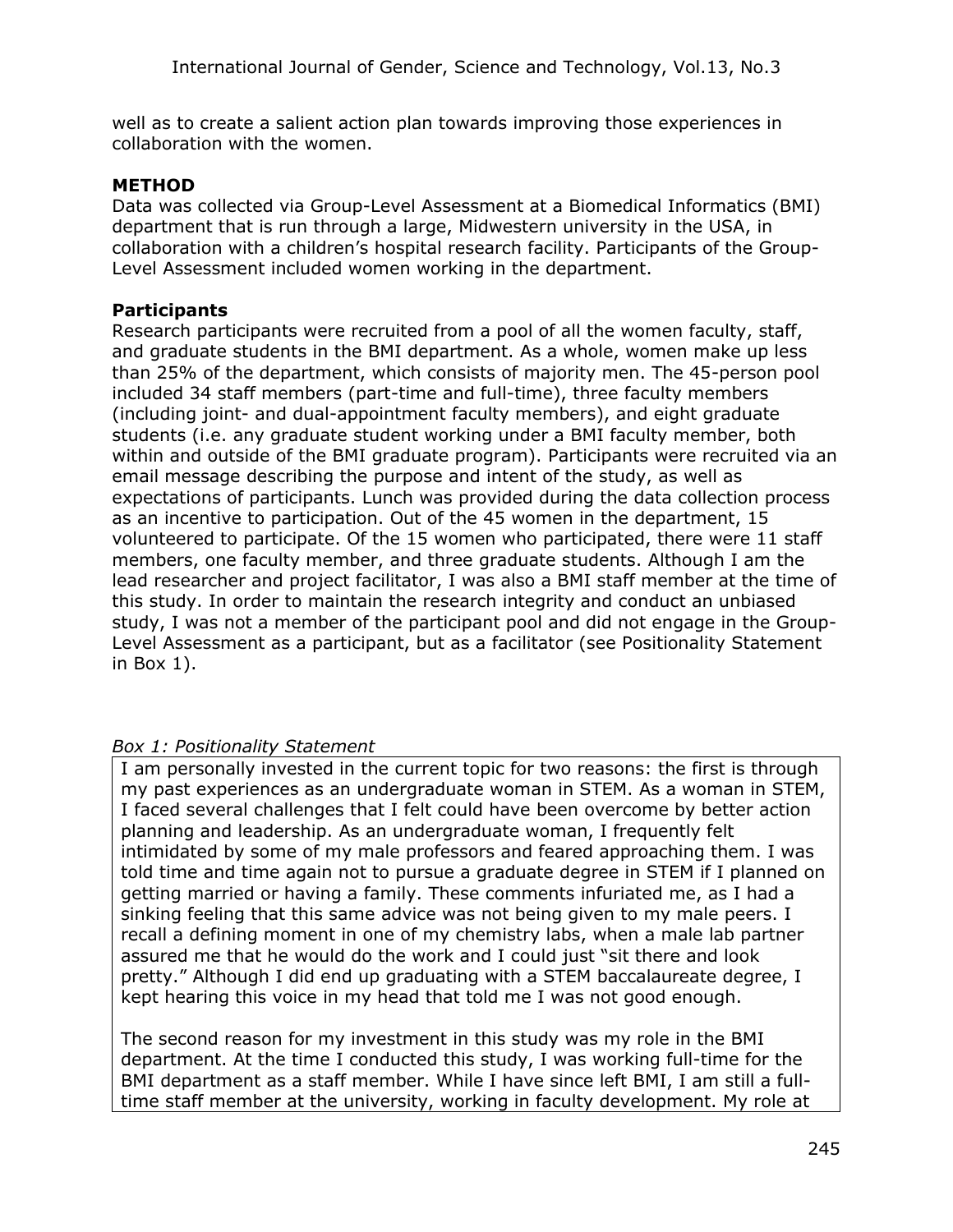the time of the current project was in the education program as the Education Director/Graduate Program Coordinator, running the administrative aspects of the Masters and Doctoral programs, as well as advising students on the logistical aspects of their programming. In my role, I often noticed not only the underrepresentation of women in the department but also the frequent discrimination and microaggressions against women in BMI.

# **Group-Level Assessment**

Group-Level Assessment (GLA) is a research method that involves a participatory, reflective process to gather large amounts of qualitative data in a relatively short time frame, as the typical GLA process takes about two hours from start to finish. In general, the GLA process includes participants responding to and reflecting on a set of prompts, conducting a preliminary thematic analysis of prompt responses in small and large groups, and developing an action plan in response to the consolidated themes (Vaughn & Lohmueller, 1998; Vaughn & Lohmueller, 2014). The seven steps of a GLA include Climate Setting, Generating, Appreciating, Reflecting, Understanding, Selecting, and Action (Figure 1).



*Figure 1: Group-Level Assessment Steps*

The GLA with women in BMI began with the Climate Setting step in which I introduced the GLA process and facilitated an ice-breaker activity, so that all the women could get to know each other and become more comfortable with the GLA process. Next, during the Generating phase, I asked the women to respond to a series of prompts that were posted on large poster paper around the room. Prompts were all open-ended and included both positive experiences as well as experiences where women struggled in the BMI department, such as "What I love about being a woman in BMI" and "I wish I had less \_\_\_\_\_\_\_ as a woman in BMI" (see Box 2 for a full list of GLA prompts).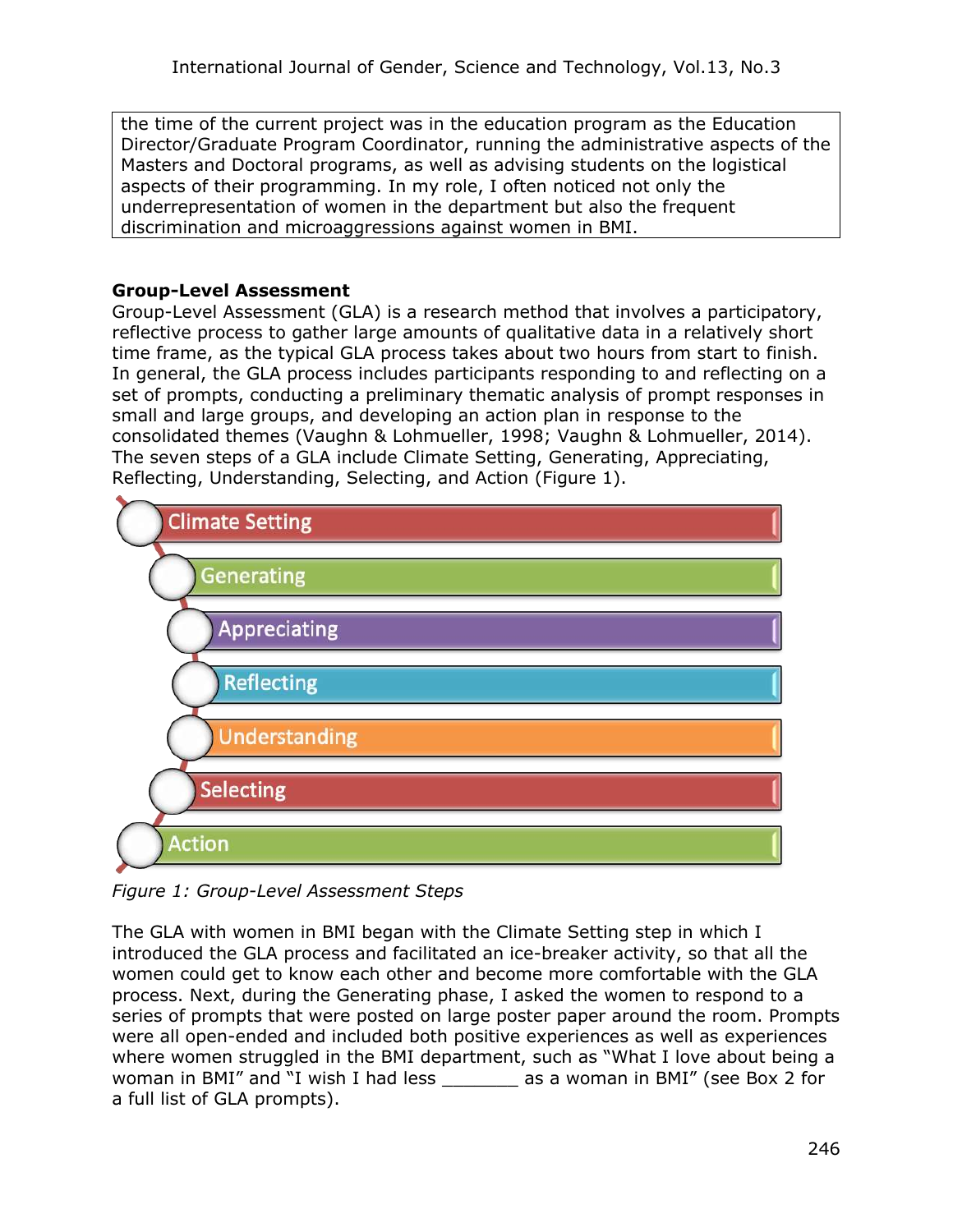## *Box 2: Group Level Assessment Prompts*

- 1. What I love about being a woman in BMI.
- 2. What I dislike about being a woman in BMI.
- 3. Barriers I face as a woman in BMI include … .
- 4. If women in BMI had a theme song, it would be
- 5. The department needs to change \_\_\_\_\_ to support us as women in BMI.
- 6. The department needs to keep doing to continue supporting us as women in BMI.
- 7. I wish I had more \_\_\_\_\_\_\_ as a woman in BMI.
- 8. I wish I had less \_\_\_\_\_\_\_ as a woman in BMI.
- 9. What I envision about my future as a woman in BMI:
- 10.If I could give other women in BMI one piece of advice, it would be … .
- 11.Words that describe my encounters with my female coworkers in BMI are:
- 12.Words that describe my encounters with my male coworkers in BMI are:
- 13.My supervisors can support me by \_
- 14.I chose to work at the BMI department because … .
- 15.The BMI department's biggest strength is:
- 16.One thing I would change about the BMI department is:
- 17.I wish I knew \_\_\_\_\_\_\_ about my fellow women in BMI.

During the Appreciating step, I instructed participants to walk around the room and read everyone's responses, drawing stars next to responses they agreed with or that resonated with their experiences in BMI. Next, the Reflecting phase involved the women jotting down their initial thoughts about the overall prompt responses. In the Understanding phase, participants were broken into small groups and assigned a series of prompts. In their small groups, the women identified between three and five common themes, or similarities, *across* their assigned prompts.

The women then returned to the large group for the Selecting phase, in which the small groups took turns sharing their themes out. The large group then worked together with myself as the facilitator to combine and again consolidate these themes into between three and five overarching themes. Finally, during the Action step, the large group discussed what steps could be taken to address the identified themes. Table 1 (below) includes each group's themes, the final combined themes, and the identified action step.

*Table 1: Group Level Assessment findings with women in Biomedical Informatics department*

| Group 1 Themes | 1. Need more women in all roles           |  |
|----------------|-------------------------------------------|--|
|                | 2. Women are strong and supportive        |  |
|                | 3. More communication                     |  |
|                | 4. More tools for communication           |  |
|                | 5. BMI is always changing                 |  |
|                | 6. Women's work should be recognized more |  |
| Group 2 Themes | 1. Interactions                           |  |
|                | 2. Growth and development                 |  |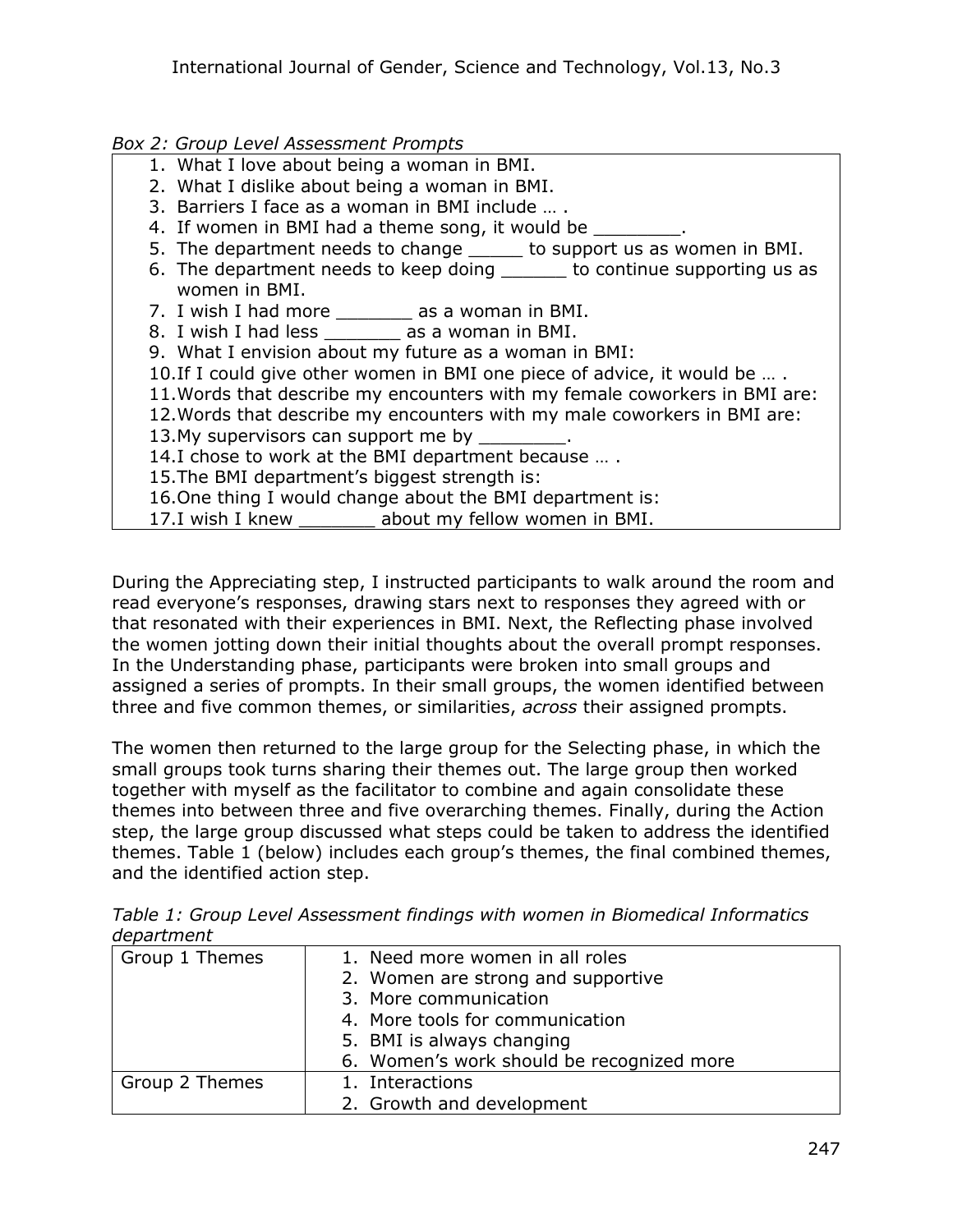|                          | 3. Inclusion                                             |
|--------------------------|----------------------------------------------------------|
|                          | 4. Work-life balance                                     |
| Group 3 Themes           | 1. Communication between women is more helpful than      |
|                          | with men                                                 |
|                          | 2. More social interaction                               |
| Group 4 Themes           | 1. Wanting inclusion                                     |
|                          | 2. Office is too cold                                    |
| <b>Final Combined</b>    | 1. Introduce and foster more interaction among women     |
| <b>Themes</b>            | 2. Integrate more inclusive practices that involve       |
|                          | women                                                    |
|                          | 3. Incorporate inclusion/microaggression training in the |
|                          | department                                               |
| <b>Identified Action</b> | 1. Start intentional conversations-most interactions     |
| <b>Steps</b>             | are just passing                                         |
|                          | 2. Internal newsletter                                   |
|                          | 3. Create events/space for social interaction            |
|                          | 4. Inclusion & microaggression training                  |

Following the GLA, I conducted a second round of qualitative coding and carried out a thematic analysis. I took the participants' themes into consideration as I developed my own coding system and determined final themes.

# **FINDINGS**

Key themes that arose from the participants' thematic analysis and my additional coding included: (1) Isolation, (2) Inclusivity (lack of), and (3) Inspiration. Table 2 includes descriptions of the three main themes with representative quotes.

*Table 2: Group Level Assessment key themes*

| <b>Theme</b>     | <b>Description</b>                                | <b>Representative Quote</b>                     |
|------------------|---------------------------------------------------|-------------------------------------------------|
| <b>Isolation</b> | Lack of interaction in the<br>department leads to | "Nobody says good morning or even<br>says 'hi'" |
|                  | feelings of isolation                             |                                                 |
| (Lack of)        | Need for the department                           | "Sometimes [I] feel left out of the             |
| Inclusivity      | to be more inclusive for                          | camaraderie between the guys"                   |
|                  | women                                             |                                                 |
| Inspiration      | Feeling inspired by the                           | "The women here are strong and                  |
|                  | collaboration and creativity                      | supportive"                                     |
|                  | within the department                             |                                                 |

# *Theme 1: Isolation*

The women indicated that they frequently feel isolated in the department, and wish they had more interaction with both men and women. Many of the participants agreed that working in BMI "can feel lonely" and they feel the department "need[s] more communication" between its employees. As one woman explained, "talking [is] replaced by messaging," which led to much agreement, with another woman sharing that "nobody says good morning or even says 'hi'." In general, within the BMI department, most participants felt that "feeling isolated" is typical as a result of "no communication or friendly relationships."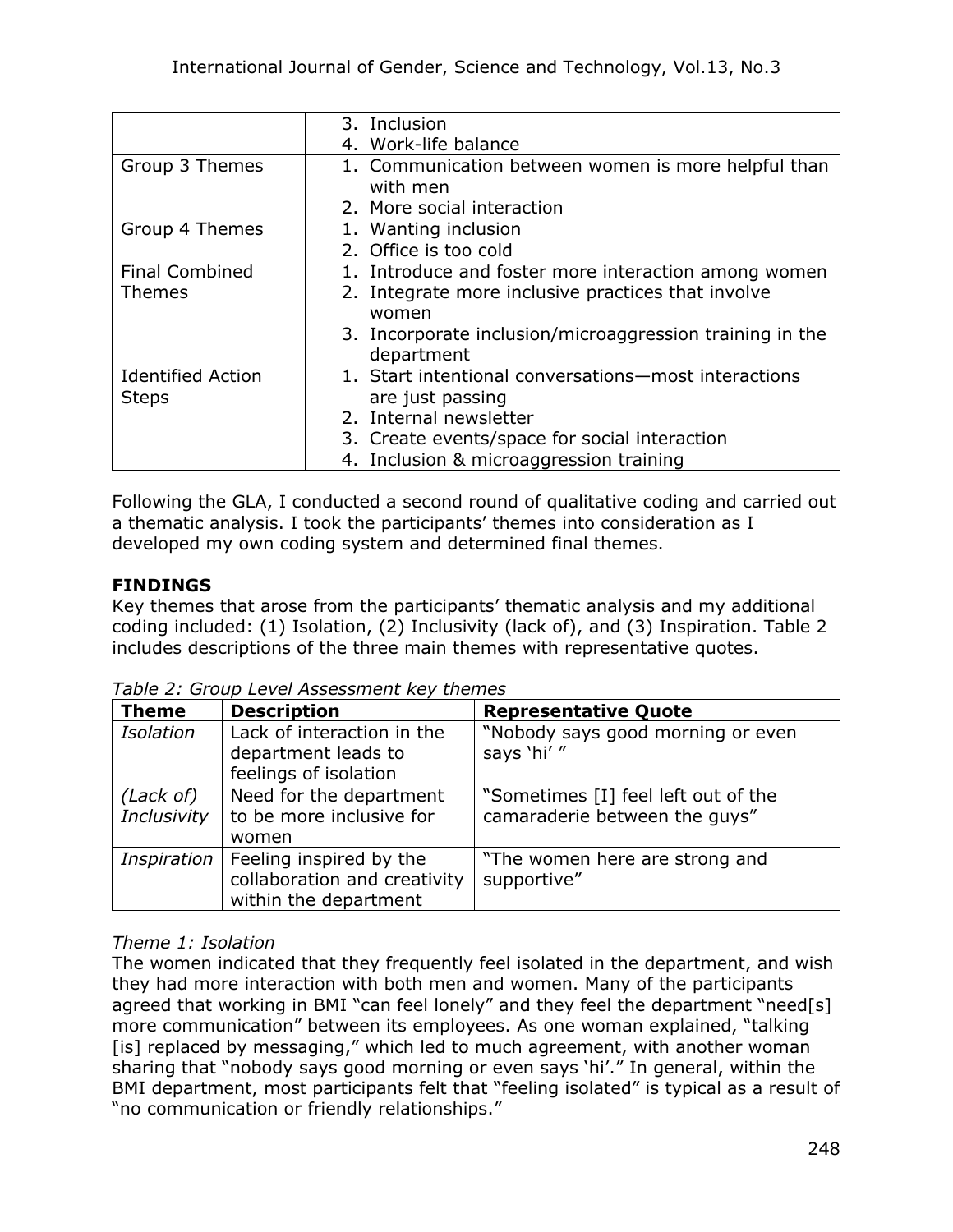In terms of their relationships with other women in the department, "[There is] no talking amongst women. The women are more spread out. There are physical barriers of the cubes." In addition to the lack of communication with their fellow women, participants also felt that there are "more interactions happening between men," and in one case a woman experienced the men in the department "play[ing] a game and [leaving] women out." Another woman agreed, stating, "sometimes [I] feel left out of the camaraderie between the guys." In the future, participants indicated that they hope for "more women in the department and more interaction" so that they can begin "getting to know others [in the department] better."

### *Theme 2: (Lack of) Inclusivity*

Participants felt that the department is not inclusive towards women, which is borne out and compounded by the low percentage of women in the department. During the GLA, women agreed that they wish they had more "feeling of inclusion" within the department. This could manifest in increasing the number of women by "hiring more women," as well as appointing "more women in leadership roles," as participants felt they have "no female role models." A much-agreed-upon prompt response during the GLA was that participants wished BMI had "more women and [a] more inclusive community." As a result of this lack of inclusivity, women in the department "feel pressure to talk softly or to not talk at all."

Another aspect of inclusivity that the women felt could be improved upon is inclusive practices "allowing more work/life balance." The women agreed that they would like their supervisors to support "flexibility with child duties" by "not expecting [us] to work during family time." Furthermore, in the future, the participants would like to see an implementation of "women-centric activities or events—like this one!"

#### *Theme 3: Inspiration*

Despite the challenges women in the BMI department face as a result of feeling isolated and a lack of inclusivity, there were many positive items shared relating to working in the department. Many of the women agreed that they felt inspired working in an "ever-changing environment" because there is "always something new to learn." There was a general consensus that working in the BMI field is a "great opportunity" as it is a "culminating point of all departments [with] people from diverse backgrounds." Multiple women indicated the strong collaborative environment in BMI, filled with "innovative thinkers with big ideas and goals."

The participants also felt inspiration from their passion for the field and what they can do with their experiences in BMI. One woman explained she "want[s] to make a difference" with her work in BMI, and another stated she is passionate for the field and "love[s] research and technology." Although lack of communication between women is seen as an issue in the department, one woman brought up that "the women here are strong and supportive." Ultimately, the women would like the department to capitalize on its strengths in order to address its weaknesses, as one woman so succinctly put it: "BMI is always changing and offers opportunities, but we would like more—especially for women."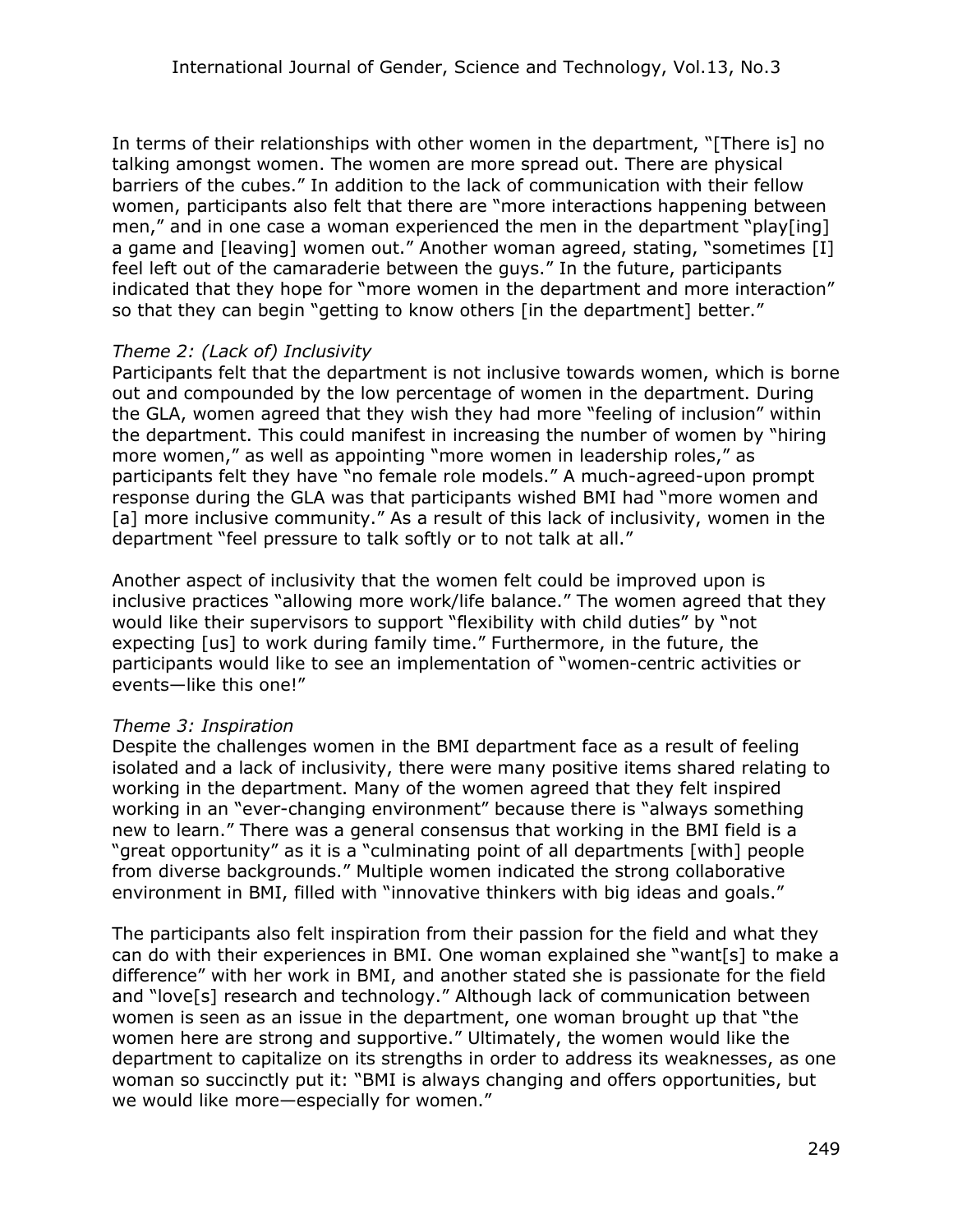# **ACTION & FUTURE DIRECTIONS**

Isolation, (lack of) Inclusivity, and Inspiration were three key themes identified throughout the GLA data. Not only was the data from the prompt discussion and the discussion analyzed, but the women also developed an action plan as a result of the issues that surfaced. Several of the proposed action steps were implemented within six months of the group meeting.

#### **Actions Identified**

The women agreed that starting intentional conversations needed to be one of the first action steps addressed, as "most interactions are just passing." One suggestion was to continue to meet with the GLA participant group, and as such another meeting was scheduled for the next month so that we could continue to keep in touch and work towards our goals. The group also felt it would be helpful for us to eat lunch together when available and decided to communicate with each other via a group chat to set up informal lunch meetings.

Another idea that came up was to create an internal newsletter in order to get to know one another and learn about each other's work and hobbies. The women felt that spotlighting individuals, including personal activities and information, would help build a sense of camaraderie within the departments and foster connections between employees. The participants agreed that utilizing the newsletter to acknowledge important events in employees' lives, such as birthdays, weddings, and the birth of children, would allow for more individuals to be highlighted and included. This idea was presented to the BMI leadership and communication team, and a monthly newsletter was developed.

Implementing microaggression training was also brought up as a potential action item. The women explained that their male colleagues are often "creepy," "weird," and "sometimes rude," and that it would be beneficial for the department to "teach best practices." To address this, steps were taken to introduce microaggression training in the department. In fact, within six months of the GLA with the women, a microaggression training session was presented to graduate students within the department hosted through the university's Office of Equity and Inclusion.

#### **Future Directions**

Limitations of this study include the small sample size and lack of diversity within the group. Within STEM fields, women of color face discrimination at a higher rate than white women, with more detrimental outcomes as a result of being part of two marginalized groups (Espinosa, 2011). Women color in STEM face more structural and systemic barriers that negatively impact their STEM participation than their white and male counterparts (Ong et al., 2011). Within engineering in particular, people of color are disproportionately underrepresented, and women of color face a number of challenges in terms of their persistence and performance in STEM (Ross et al., 2017; Ross & Godwin, 2016). Future studies should address the specific experiences of women of color in BMI due to their intersectional identities and unique experiences as a result of their marginalization.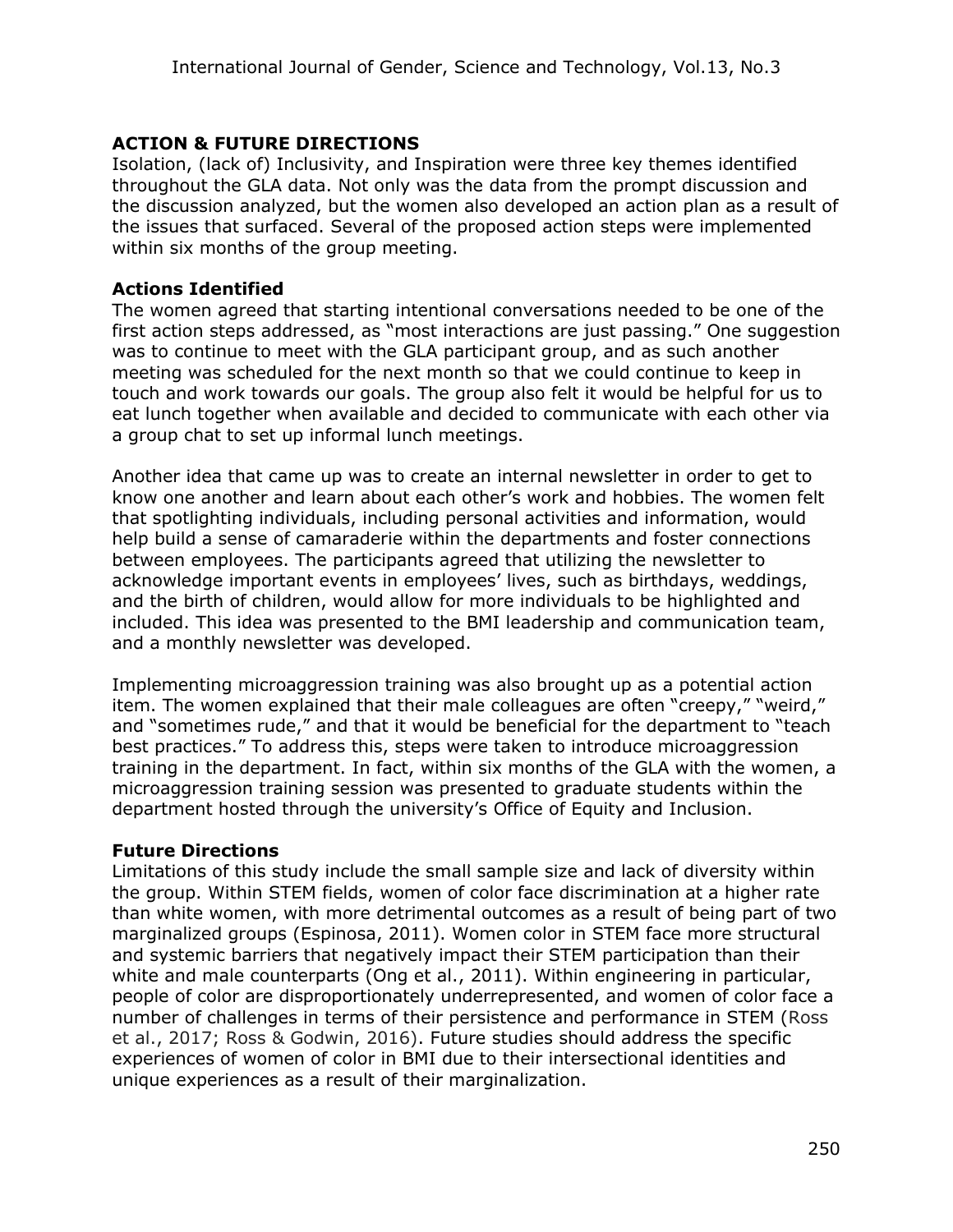Furthermore, a comparative study that considers the career tracks of men and women in the BMI department would be beneficial to measure. In interdisciplinary areas if men are from the computing or engineering disciplines, and women are primarily from biological sciences, issues of professional respect might emerge. Future research to understand these discrepancies and minimize discrimination would be valuable.

Next steps for programming and action planning in particular, would involve reporting the experiences of women in BMI to senior leaders in order to engage them and support leadership by embracing diversity in the field. Additionally, engaging with professional societies to access best practices and collaborating (with men as allies) on professional development opportunities for women in BMI could help minimize some of the issues women in BMI face.

## **REFERENCES**

Agarwal, S., Mittal, N., Katyal, R., Sureka, A., & Correa, D. (2016). Women in computer science research: What is the bibliography data telling us?. *ACM SIGCAS Computers and Society*, *46*(1), 7–19.

Arthur, B., & Guy, B. (2020). " No, I'm Not the Secretary": Using Participatory Methods to Explore Women Engineering Students Experiences on Co-Op. *International Journal of Work-Integrated Learning*, *21*(3), 211-222.

Barfield, W. L., Plank-Bazinet, J. L., & Clayton, J. A. (2016). Advancement of women in the biomedical workforce: Insights for success. *Academic medicine: journal of the Association of American Medical Colleges*, 91(8), 1047.

Boschetto, E., & Cortesi, A. (2009). Women and informatics: The ada web portal. *Innovation in Teaching and Learning in Information and Computer Sciences*, 8(2), 64–72.

Cadaret, M. C., Hartung, P. J., Subich, L. M., & Weigold, I. K. (2017). Stereotype threat as a barrier to women entering engineering careers. *Journal of Vocational Behavior*, 99, 40–51.

Cameron, E. Z., White, A. M., & Gray, M. E. (2016). Solving the productivity and impact puzzle: Do men outperform women, or are metrics biased?. *BioScience*, 66 (3), 245–252. https://doi.org/10.1093/biosci/biv173

Espinosa, L. L. (2011). Pipelines and pathways: Women of color in undergraduate STEM majors and the college experiences that contribute to persistence. *Harvard Educational Review*, 81(2), 209–240,388.

Goulden, M., Mason, M. A., & Frasch, K. (2011). Keeping women in the science pipeline. *The Annals of the American Academy of Political and Social Science*, 638(1), 141–162.

Guy, B. R. (2017). Movers, shakers, & everyone in between: Faculty personas surrounding active learning in the undergraduate STEM classroom. *ie: inquiry in education*, *9*(2), 6.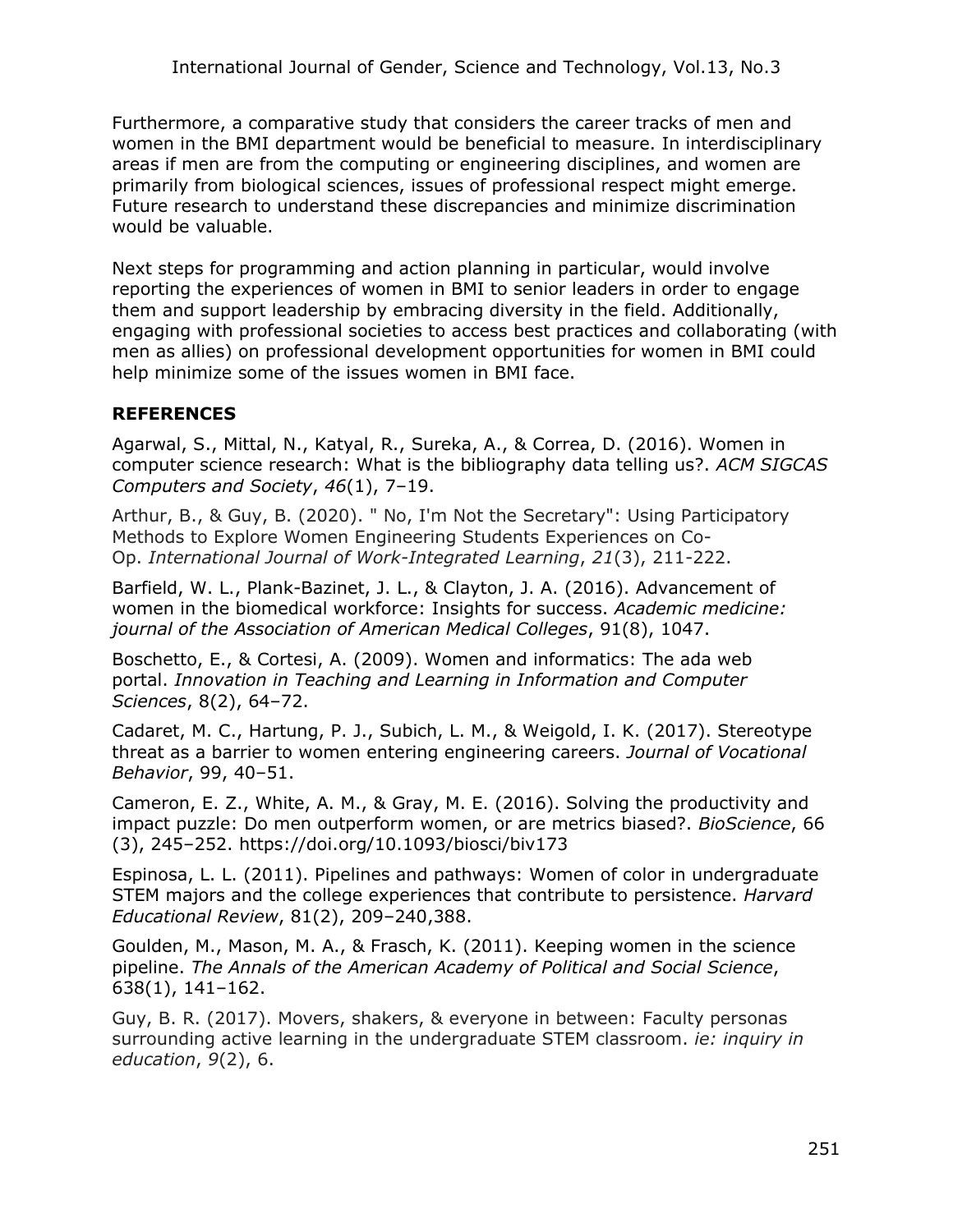Guy, B. R. (2020). Participatory Approach to Program Evaluation: Learning from Students and Faculty to Improve Training in Biomedical Informatics. *ie: inquiry in education*, *12*(2), 12.

Guy, B., & Boards, A. (2019). A seat at the table: Exploring the experiences of underrepresented minority women in STEM graduate programs. *Journal of prevention & intervention in the community*, *47*(4), 354-365.

Hill, C., Corbett, C., & St Rose, A. (2010). Why so few? Women in science, technology, engineering, and mathematics. *American Association of University Women*. 1111 Sixteenth Street NW, Washington, DC 20036.

Iwasaki, A. (2015). Balancing family life with a science career. *Nature Immunology*, 16(8), 787–790.

Kane, M. D., & Brewer, J. L. (2007). An information technology emphasis in biomedical informatics education. *Journal of Biomedical Informatics*, 40(1), 67–72.

Kulikowski, C. A., Shortliffe, E. H., Currie, L. M., Elkin, P. L., Hunter, L. E., Johnson, T. R., ... & Smith, J. W. (2012). AMIA Board white paper: definition of biomedical informatics and specification of core competencies for graduate education in the discipline. *Journal of the American Medical Informatics Association*, 19(6), 931–938.

Luscombe, N. M., Greenbaum, D., & Gerstein, M. (2001). What is bioinformatics? A proposed definition and overview of the field. *Methods of Information in Medicine*, 40(04), 346–358.

Marín, G., Barrantes, E. G., & Chavarría, S. (2008). Are women becoming extinct in the Computer Science and Informatics Program. *CLEI Electronic Journal*, 11(2), 1– 11.

McLeod, P. L., Lobel, S. A., & Cox Jr, T. H. (1996). Ethnic diversity and creativity in small groups. *Small Group Research*, 27(2), 248–264.

Mozahem, N. A., Ghanem, C. M., Hamieh, F. K., & Shoujaa, R. E. (2019). Women in engineering: A qualitative investigation of the contextual support and barriers to their career choice. In *Women's Studies International Forum* (Vol. 74, pp. 127– 136).

National Science Foundation (2015). Women, Minorities, and Persons with Disabilities in Science and Engineering. *National Center for Science and Engineering Statistics, Directorate for Social, Behavioral, and Economic Sciences*.

Ong, M., Wright, C., Espinosa, L., & Orfield, G. (2011). Inside the double bind: A synthesis of empirical research on undergraduate and graduate women of color in science, technology, engineering, and mathematics. *Harvard Educational Review*, 81(2), 172–209.

Patel, V. L., Yoskowitz, N. A., Arocha, J. F., & Shortliffe, E. H. (2009). Cognitive and learning sciences in biomedical and health instructional design: A review with lessons for biomedical informatics education. *Journal of Biomedical Informatics*, 42(1), 176–197.